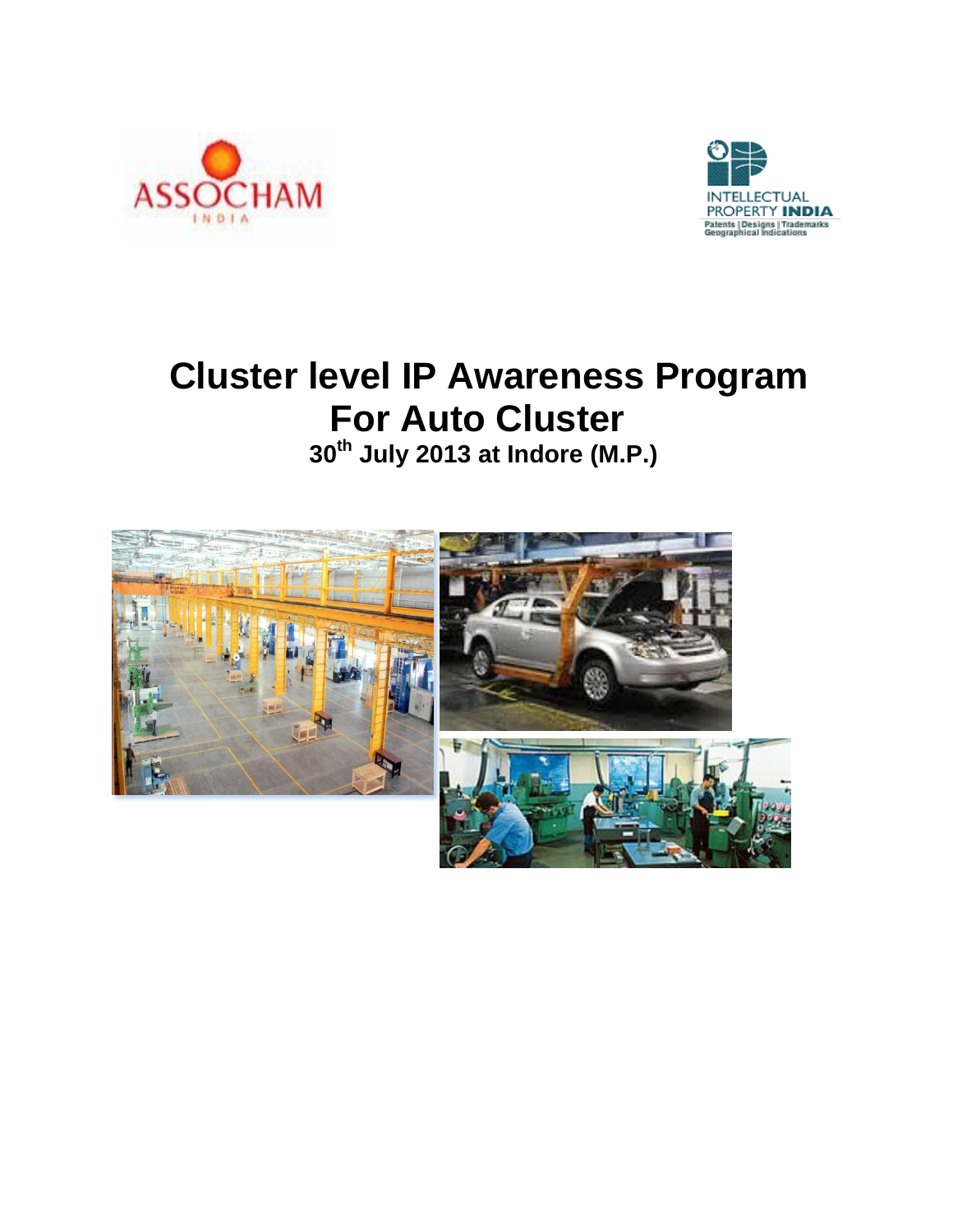## **Cluster level IP Awareness program**

An initiative of the office of the Controller General of Patents, Designs and Trademarks (CGPDTM) in association with Industry Associations (CII, FICCI, ASSOCHAM)

# **About the Initiative**

In the globally competitive environment, intellectual property has placed itself on a pedestal in the context of economic growth and has become more important than ever. Intellectual Property is the fuel that powers the engine of prosperity, fostering invention and innovation. Being an intangible asset, Intellectual Property plays a very important role in the socioeconomic ecosystem and their creation and protection is essential for the sustained growth of a nation. Increasing significance of intangible assets in the global economy is forcing business organizations to actively manage the role of IP as a key driver for building and sustaining their competitive advantage and achieving superior performance.

Intellectual Property Rights (IPRs) are exclusive rights over such intellectual property granted to creators / holders which protect their rights from misappropriation by third parties without their authorization. They are now not only being used as a tool to protect creativity and generate revenue but also to build strategic alliances for socio-economic and technological growth.

Accordingly, in order to foster the protection of innovations and creativity, the Intellectual Property Office under the Ministry of Commerce and Industry is dedicated to mobilize the use of such technological advancement for the economic development of the country.

Intellectual Property Laws in India are TRIPS compliant and coupled with a strong enforcement mechanism and a vibrant judicial system, they create the best investment opportunities and a conducive environment for protecting IP Rights in order to enable the industrial community to diversify its commercial activities.

India has also developed a national framework for creation and protection of IPRs, which is continuously evolving and meets global standards. The challenge before the country is to scale up the process of IP creation and capture value from the scientific and technological creations to catapult the country into the league of most innovative and developed nations.

Recognizing the importance of intellectual property, the Hon'ble President of India declared the decade of 2011-2020 as the Decade of Innovation. The Future prosperity of India in the new knowledge economy would increasingly depend on its ability to generate new ideas, processes and solutions, and the process of innovation would convert knowledge into social good and economic wealth. The President called upon the people to step up expenditure on research to pursue innovation in a big way.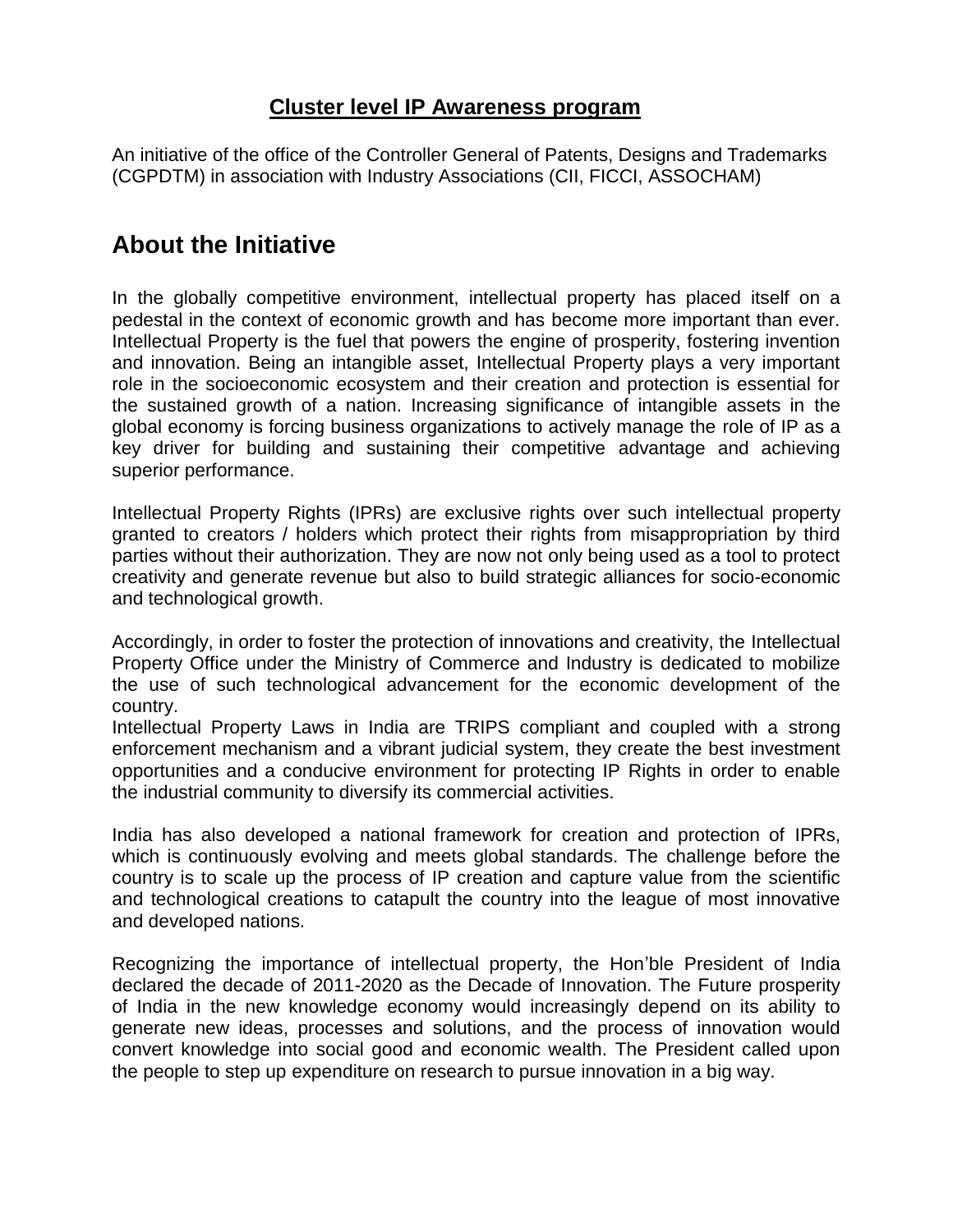In a globally competitive world, India had to unleash its innovation potential to increase capacity, productivity, efficiency, and inclusive growth. "The spirit of innovation has to permeate all sectors of economy from universities, business and government to people at all levels."

Relevance and Importance of Intellectual Property Rights for cluster – The times are changing and now we can no longer count on a large and regulated market to shelter us in the 21st century. In today's globalised scenario, industries need to step up their efforts and ability to innovate to make better products and become more proactive to protect their innovations. Innovation the successful exploitation of new ideas- is the key business process that enables one to compete effectively in the increasing competitive global environment. It is now critical for the Indian industry to understand the Implications of Intellectual Property protection – both legal and economic, to protect its own business interests in India and abroad.

However, Indian industry is yet to realize the potential role of intellectual property rights despite their inherent innovative capability. This is evident from the applications filed for protection of intellectual property rights. There exists a two-fold need with respect to intellectual property rights in India: Greater understanding across the industrial sector about the fundamentals and different facets of IP and, Advanced learning in the area of patents in order to provide trained individuals who can perform at peak potential from early in their career.

In this background, the Intellectual Property Office, in association with the Industry Associations namely the Confederation of Indian Industry (CII), the Federation of Indian Chambers of Commerce & Industry (FICCI) & ASSOCHAM, has planned to conduct a series of cluster specific awareness programs on IP in year 2013-2014 to create Intellectual Property awareness among the specific clusters so as to encourage these clusters to promote Intellectual Property Right protection.

## **Cluster Selected for 2013-2014**

The following clusters 12 clusters have been identified for these awareness programs:

- **1. Auto - Chennai**
- **2. Leather - Ambur TN**
- **3. Handloom - Ludhiana**
- **4. Leather - Kanpur**
- **5. Gems and Jewellery - Surat**
- **6. Foundry - Belgaon**
- **7. Auto - Pithampur Indore**
- **8. Engineering & Technology - Nasik MH**
- **9. Chemical - Ankleshwar**
- **10. Machine Tools - Banglore**
- **11. Auto - Pune**
- **12. Coir - Alappuzha Kerala**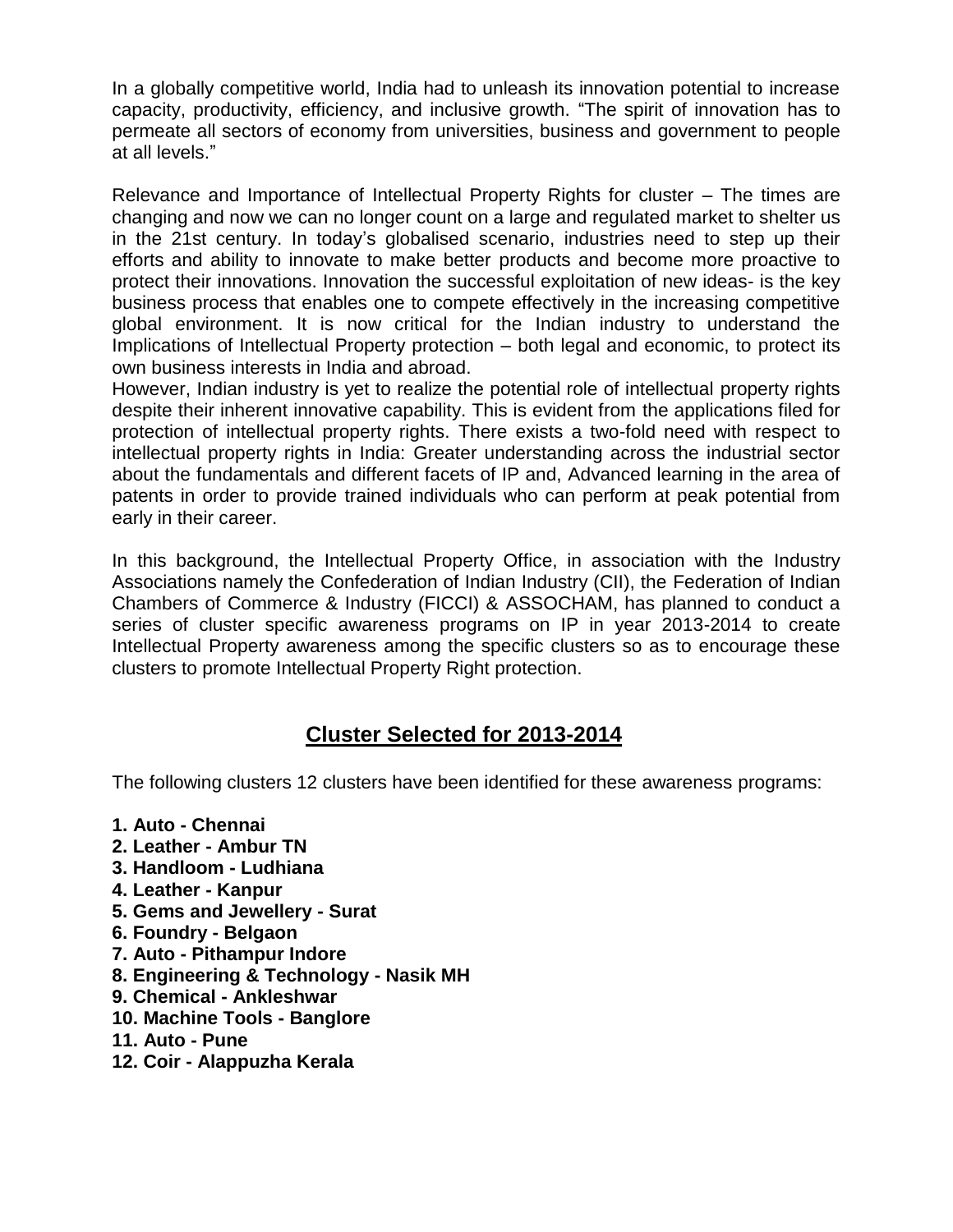## **Methodology**

The following methodologies were used in conducting these awareness programs.

## **Step-I:**

A one day awareness programme was held, which is designed with topics covering various aspects of intellectual Property rights including Introduction to Technology Transfer, IP Licensing, Valuation and Auditing and IP Commercialization to offer a comprehensive introduction and up-to-date knowledge to all the participants, particularly those work deals with intellectual property and its effective protection. The program will also focus on issues relating to Enforcement of IPRs & Remedies against Infringement. The 1-day programme would be tailored made as per the specific clusters' requirement.

#### **Step-2**:

The following activities were undertaken by the Industry associations.

Mapping of Awareness levels currently existing and advice on the way forward, based on questionnaire distributed in the workshop.

Identifying & short-listing protectable products / processes- creation of a repository of technologies/ products / processes which could be protected through IPRs.

## **Step-3:**

- Identifying suitable IP Protection for the products/processes or designs identified.
- Suggesting mechanisms for protection of intellectual property.
- Developing a Road Map for IP Management Practices.
- Handholding activities by Industry Associations for filling IP applications.

# **Objectives**

The Intellectual Property Office has selected twelve clusters out of 39 clusters being supported by Department of Industrial Policy & Promotion under the Industrial Infrastructure Upgradation Scheme (IIUS) for conducting the IP Awareness programs. The overall objective of the training programme is to give both advisory and protection services .The objectives of these awareness programs are mentioned below.

- To sensitize the clusters about Intellectual Property Right and their protection.
- To identify protectable innovations.
- To suggest steps for transforming innovations into proprietary assets.
- To use IP information, particularly relating to patents and designs, for further research and development in developing new product and process.
- Utilize the IP information in their business development.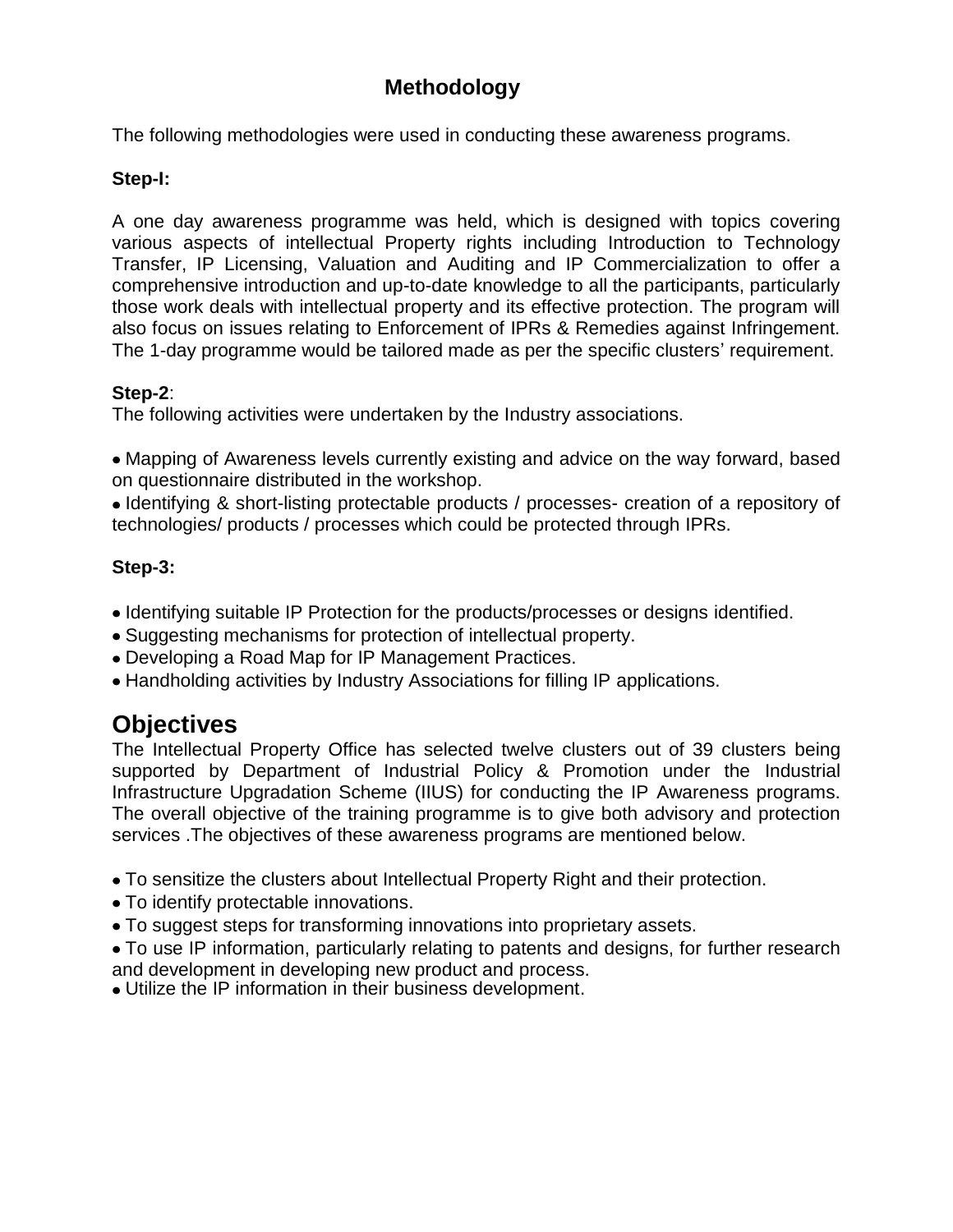A **One day** awareness program for Auto Clusters was held at Indore (M.P.) by ASSOCHAM in Association with Intellectual Property Office, Mumbai which was designed with topics covering various aspects of intellectual Property rights and Business Competitiveness, Patents, Trade Secrets, Trademark, Industrial Designs, IP Licensing, IP Valuation, IP Audit and Appreciation of Revenue Model in order to offer a comprehensive introduction and up-to-date knowledge to all the participants. The program also focused on issues relating to Enforcement of IPRs and Remedies against Infringement.



From (L-R) Mr. **R K Bhasin**, joint director, ASSOCHAM, **Ms. Sumeera Seth,** (Legal Attorny), Inttl Advocare , New Delhi, **Mr.G.S.Juneja,**Managing Director, Chetak Auto engineering Products Co. Pvt. Ltd. **Dr. K.S Kardam,** Joint Controller of Patents & Designs , Department of Industrial Policy & Promotion, Ministry of Commerce, Govt. of India, **Dr. Gautam Kothari** (President) Pithampur Audhyogik Sangathan, **Mr. Tabrez Ahmad**, (Co-Chairman, National Council on IPR, ASSOCHAM)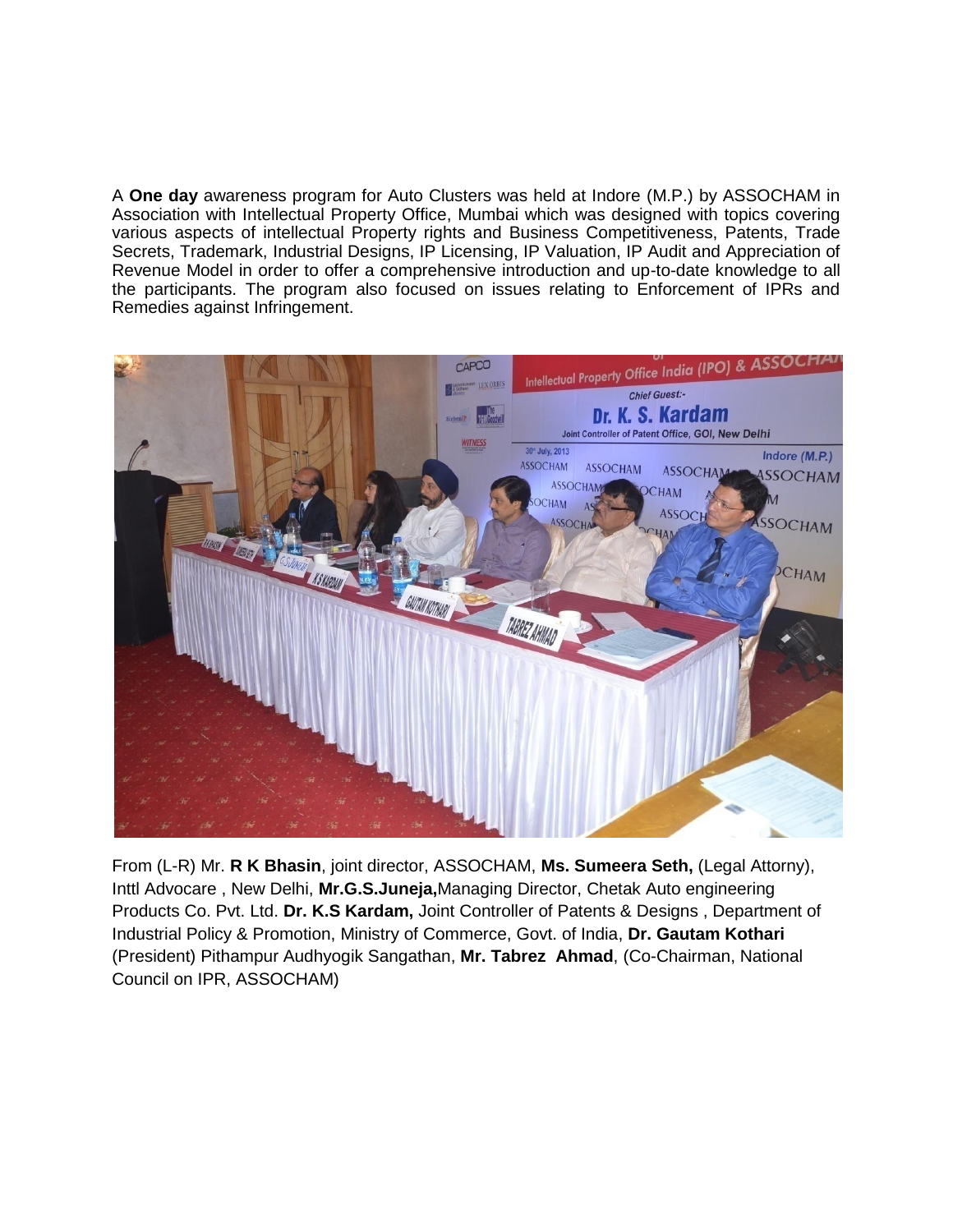

While inaugurating the program **Dr. K. S. Kardam Chief Guest, Joint Controller of Patent office, Department of Industrial Policy and Promotions, Ministry of Commerce and Industry, GOI, New Delhi,** made an overview of patent, industrial design and IPR in totality and called upon the delegates to make themselves aware of the benefits of filing applications for patents and industrial design with their office and making a commercial use of it. He placed Auto industry at a platform from where it can enter into competition with international manufacturers for export market share.



Also, **Mr. N. R. Meena, Assistant Controller of Patents & Designs, Department of Industrial Policy and Promotions, Ministry of Commerce and Industry, GOI, New Delhi** made an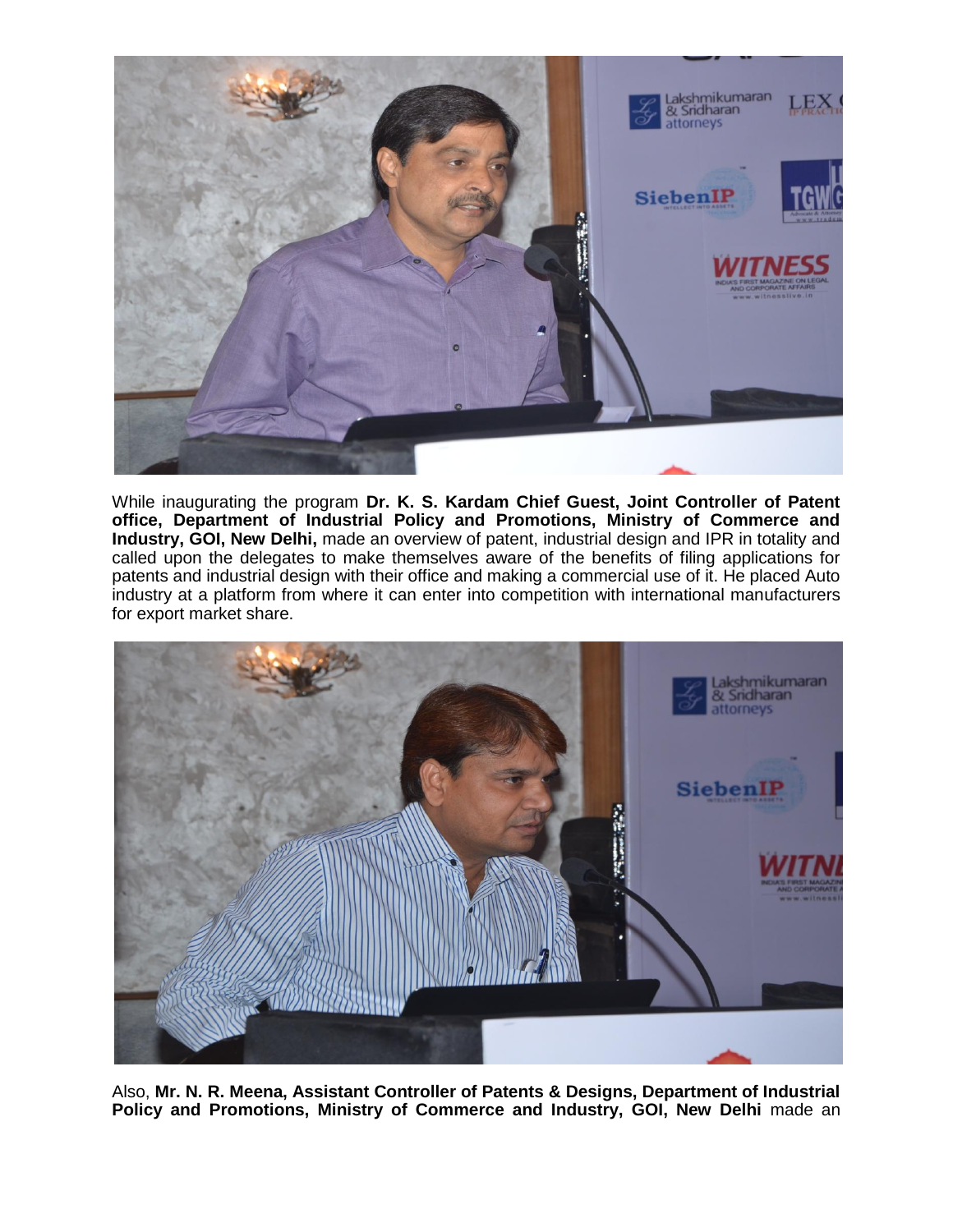overview of Design, registration, procedures & practices and explained the technicalities of "The Design Act 1911", salient features of the design (amendment) Rules 2008 and filing of application etc. to the delegates and called upon ASSOCHAM to extend the FREE Counseling facilities to the applicants who want to file their applications for patent & design. **Mr. R. K. Bhasin (Joint Director, ASSOCHAM)** assured the audience that all the four Attorneys who addressed them have volunteered to extend the counseling facility absolutely FREE till 30<sup>th</sup> August 2013 to anyone attending this conference.



#### **Dr. Gautam Kothari, President, Pithampur Audhyogik Sangathan) and Mr.G.S.Juneja,Managing Director, Chetak Auto engineering Products Co. Pvt. Ltd.)** shared the industry perspective and put forward the industry's expectation from such conferences. They appreciated the initiative taken by ASSOCHAM-IPO Office, for holding such a technical Conference especially for Auto Industry.